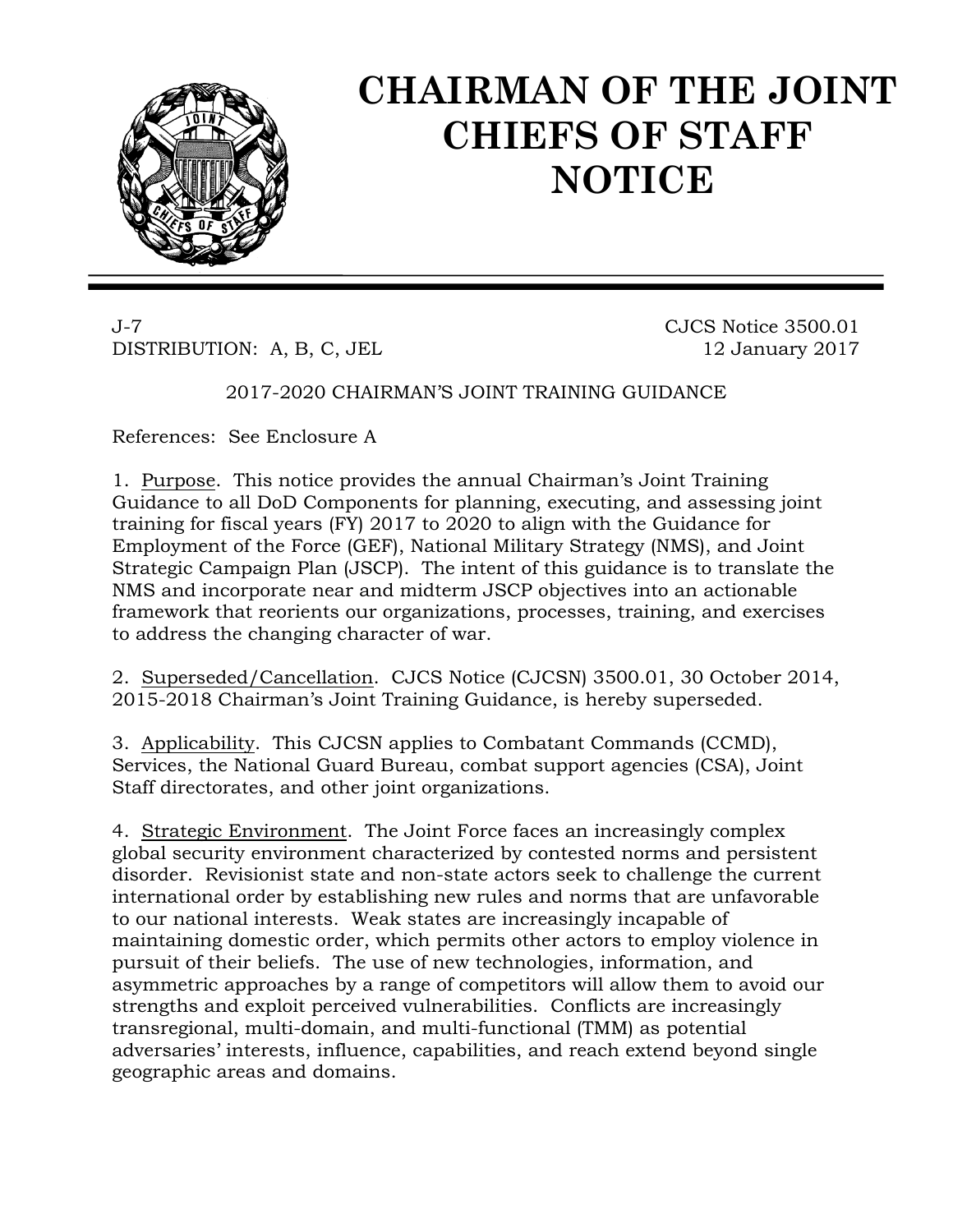5. Essential Characteristics. In order to adapt to the changing strategic environment, the following four essential characteristics should be incorporated into all joint training programs:

a. Joint training must reflect the strategic environment and its respective challenges. Joint training programs and exercise scenarios should portray realistic adversaries that possess near-peer capabilities, pose a nuclear threat, compete transregionally and in multiple domains, use asymmetric approaches, integrate multiple functions, and shape the information environment to accomplish their objectives.

b. Joint training must emphasize global integration across the 4+1 challenges (Russia, China, Iran, North Korea, and violent extremist organizations). Joint training programs must challenge the Joint Force at every level to synchronize effects quickly and decisively across domains, geographic boundaries, functions, and authorities. Increased focus on global integration of joint capabilities and forces in training will help identify potential gaps; improve shared understanding among the CCMDs, CSA, the Joint Staff, and interorganizational partners; provide a better framework for making timely and effective decisions; and improve the integration of strategy, planning, operations, and assessments.

c. Joint training must span the range of military operations. The Joint Force must be responsive, flexible, and resilient. Today's strategic environment does not give us the luxury of focusing on one problem. The five priority challenges outlined in the NMS provide a framework to determine required capabilities and capacities and assess Comprehensive Joint Readiness. Using this framework within our joint training programs also enables the Joint Force to confirm its ability to execute all required missions in the strategic environment, ranging from the five priority challenges to defense of the homeland and support to civil authorities. Reorienting from a regional construct to one that addresses our priority strategic challenges through a global lens enables the Joint Force to be better positioned to advance national interests. Joint training programs need to reflect a diversity of missions, including the ability to fight and win major operations and campaigns against near-peer competitors. Training across the full range of military operations ensures the Joint Force can provide a complete set of options to national leadership.

d. Joint training must enable the Joint Force to innovate. The Joint Force's ability to adapt and innovate faster than the enemy is essential in the strategic environment. Adversaries are developing new capabilities, leveraging commercial technology to compete in domains in which the Joint Force has historically maintained an advantage, and using information and asymmetric means to compete below the historical U.S. response threshold. The goal in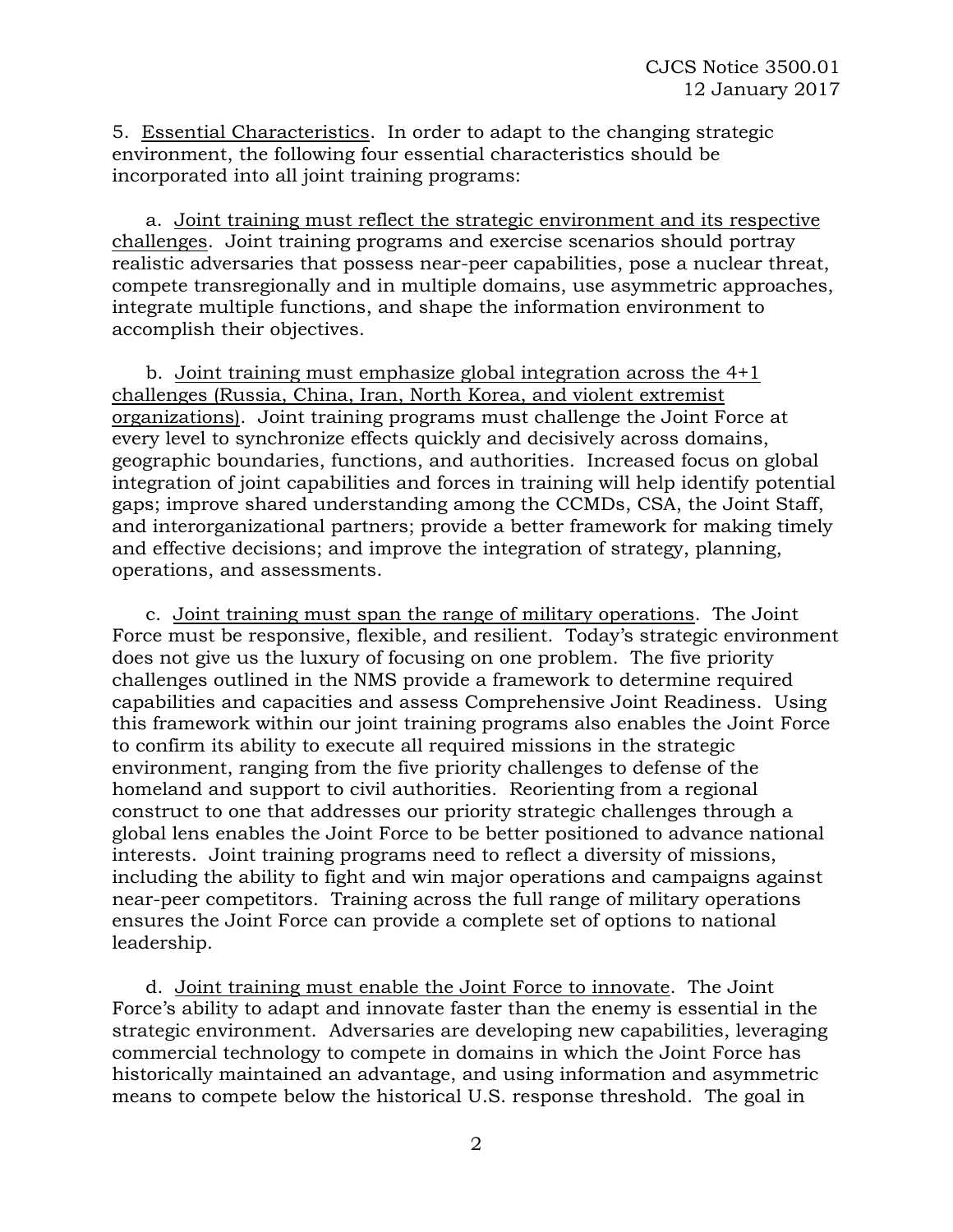training is to confront leaders with similar challenges that require organizations to adapt, innovate, and seek opportunities to counter global threat networks. Furthermore, lessons learned must become "lessons applied" to create a strategic advantage for the Joint Force.

6. Required Joint Training Elements. The strategic environment and essential characteristics listed above require eight overarching joint training elements for the Joint Force. These eight overarching required elements are operational areas that need focused attention within joint training programs to achieve desired effects within the joint operational and informational environment.

a. Transregional Joint Training. Every priority strategic challenge is transregional in nature, as potential adversaries' interests, influence, capabilities, and reach extend beyond single geographic regions. Joint training must specifically address the higher-level collaboration of the Joint Staff with OSD, as well as horizontal coordination among CCMDs, to achieve desired effects.

b. Multi-domain Joint Training. The Joint Force must compete and win in every domain: air, land, sea, space, and cyberspace, as well as the overall information environment. Adversaries continue to innovate and adapt in these domains to erode U.S. advantages. Future joint, multi-domain training needs to be enabled by increased reliance on distributed, synthetic training (live/constructive) using secure/protected networks supported by common foundational architectures and standards. Improving joint training approaches and exercise scenarios for contested domains and emphasizing cross-domain synergy throughout joint training programs will develop a Joint Force that can think and operate in this multi-domain environment.

c. Multi-functional Joint Training. Overlapping crises and increased adversary capabilities place competing demands on finite critical joint resources, such as intelligence, surveillance, and reconnaissance (ISR), cyberspace operations, space operations, information operations (and the special access program equivalents), cruise and ballistic missile defense, and joint logistics. The Joint Force should replicate these challenges within training programs, including the processes for prioritizing and allocating highdemand, low-density forces and capabilities.

d. Partner Integration in Joint Training. The Joint Force must continue to mature a network of willing and capable training partners, including interagency, industry, and non-governmental organizations, to succeed in this operating environment. CCMDs and Services best leverage the capabilities of organizational, allied nation, and other mission partners through training programs that exercise and capitalize on their contributions to the mission. CCMDs will prioritize combined exercises with likely partners for joint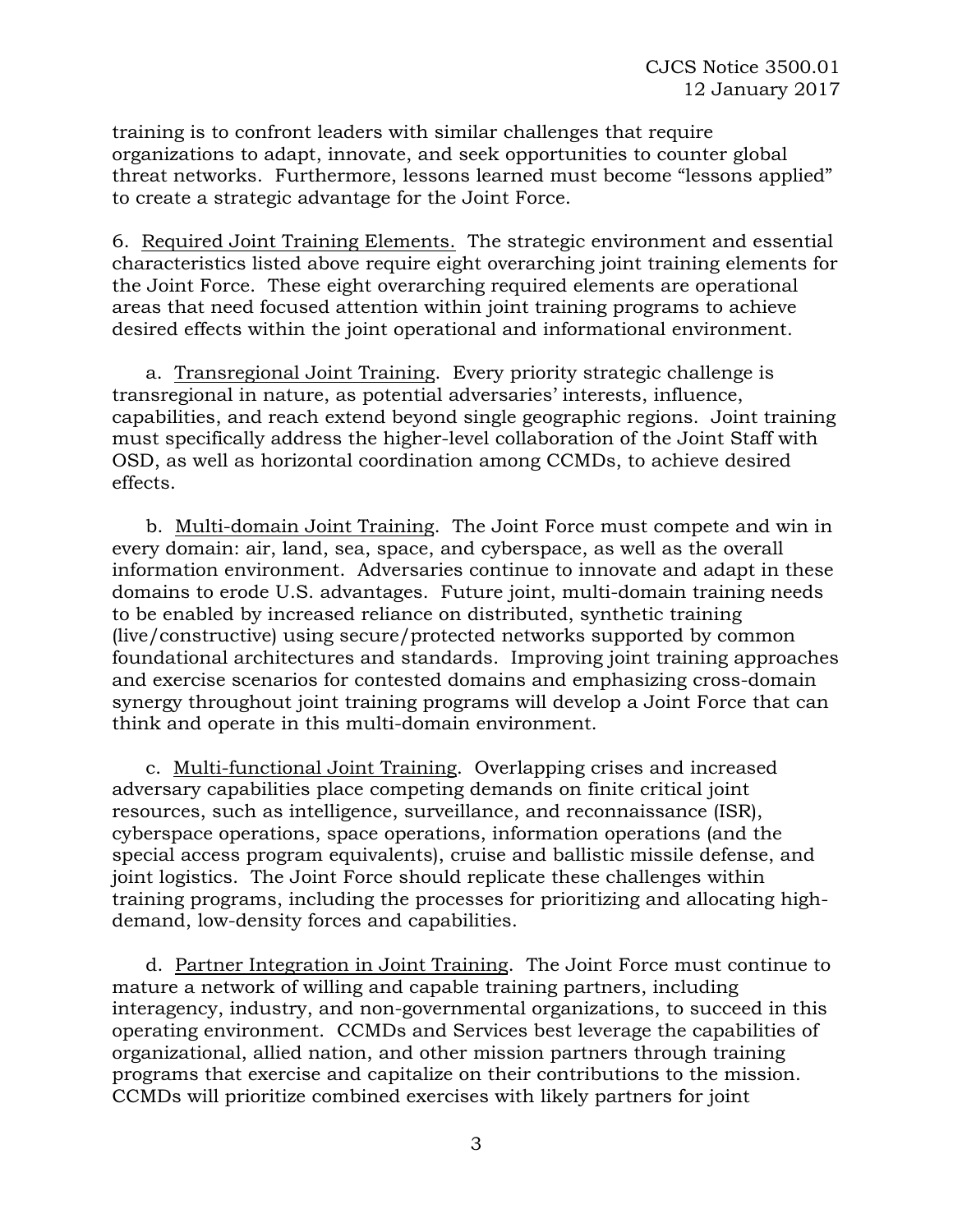contingency operations to enhance interoperability, maintain readiness, build partner capacity and assurance, and improve regional access and understanding.

e. Contested Environments in Joint Training. Training scenarios and exercises should reflect advanced contested environments and the impact of potential attrition on the Joint Force. Multiple competitors are using contested environment strategies to limit U.S. options. The proliferation of threats in the future security environment requires the Joint Force to maintain operational effectiveness while absorbing successful attacks (e.g. loss of force projection assets; degraded Position, Navigation, and Timing; space; Command and Control (C2) systems; and reduced access to the electro-magnetic spectrum). Countering these strategies and gaining proficiency in strategic and operational movement and maneuver requires multiple agencies and CCMDs to plan, train, exercise, and execute together.

f. Conventional and SOF Interoperability in Joint Training. The current strategic environment is compressing decision cycles and response times. Therefore, training programs must emphasize special operations and conventional force integration, interoperability, and interdependence so that forces arrive in theater prepared to operate as part of a joint team in a contested environment across multiple domains.

g. Joint Force Leaders in Joint Training. A Joint Force composed of agile and adaptive leaders and organizations who can innovate and critically think through dynamic problems in an increasingly TMM threat environment remains fundamental to the success of the Joint Force. The Joint Force's aim must be to develop, educate, and train leaders to fully understand the TMM threat environment, anticipate and adapt to uncertainty, and operate with mutual trust in fellow leaders that are empowered through mission command. These strong joint leaders of character will need to think critically and strategically, and confidently address the toughest problems to assure future success.

h. Countering Weapons of Mass Destruction in Joint Training. Actors of concern pose a threat of developing, acquiring, proliferating, or employing weapons of mass destruction (WMD) and related capabilities: expertise, materials, technologies, and means of delivery. These activities present a clear threat to the strategic objectives of the United States. State or non-state adversaries may use WMD to exploit U.S. power projection, sustainment, and force protection vulnerabilities, or deny access to an area or region. The Joint Force must ensure that the United States, allied nations, and its partners are neither attacked nor coerced by adversaries with WMD. Exercises and training should prepare the Joint Force to conduct CWMD activities, including: preventing the proliferation of WMD and its associated technologies; preventing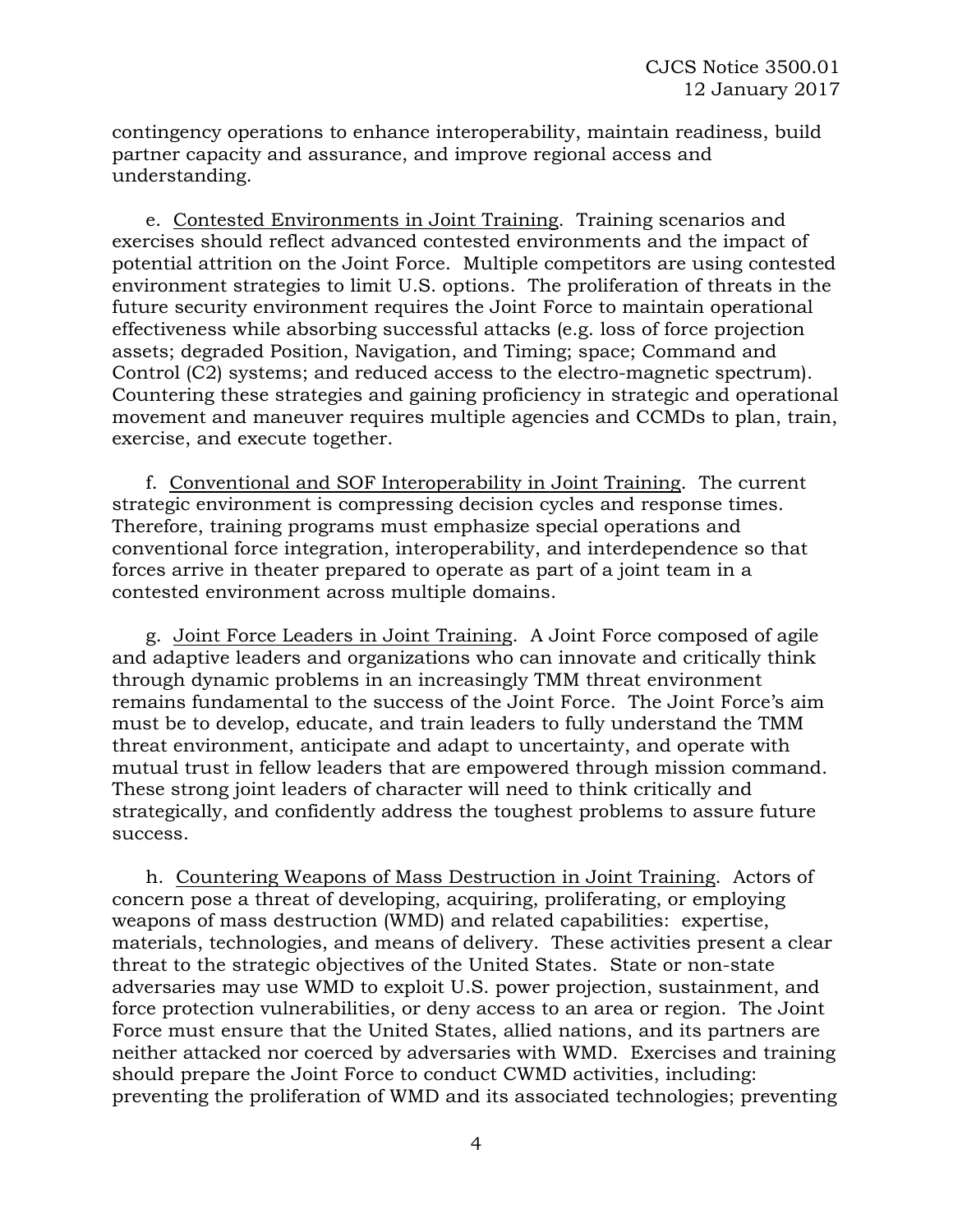new WMD development; securing and reducing WMD stockpiles; deterring the use of WMD, and disrupting or defeating WMD programs.

7. Key Actions. The Joint Force's current approach to integrating CCMD, Joint Staff, DoD, and USG exercises and activities in the global strategic environment is insufficient to advance U.S. national interests and provide an effective hedge against future uncertainty. The Joint Force will initiate the following key actions:

a. Enhance Global Integration through Joint Training. The Joint Force will orient training programs to align with the GEF, NMS, and JSCP to address the priority strategic challenges and homeland defense. The Joint Force must improve shared understanding of the strategies, decision-making, methods of operating, and capabilities of the most compelling strategic threats. This approach ensures the Joint Force's posture, capabilities, and processes support national interests by "setting the globe" in support of the Secretary of Defense.

(1) The Joint Force will create a portfolio of exercises associated with each priority strategic challenge and related plans.

(2) The Joint Force will conduct exercises involving multiple CCMDs, the Joint Staff, and appropriate CSAs oriented on the priority strategic challenges and homeland defense. Exercises strengthen the "connective tissue" between leaders and organizations, validate assumptions, examine globally integrated operation and other mature concepts, test key ideas, and confirm the Joint Force can execute assigned missions. These exercises will include a high level of national leader involvement that integrates policies, authorities, and whole-of-government actions. Exercises develop and improve capabilities, and may identify capability gaps. (A Notice covering enhancing global integration will be published separately as an update to the CJTG and as a section within the Chairman's Joint Training Manual, CJCSM 3500.03.)

(3) CCMDs will leverage joint training to assure partners, deter potential adversaries, position the Joint Force to respond to contingencies, and advance U.S. national interests.

b. Joint Staff Training. The Joint Staff will establish a training program designed to improve its ability to integrate global activities, resources, strategy, and risk management, and provide best military advice. This program will involve a series of tabletop exercises, senior leader seminars, and wargames culminating in an annual event linked to a CCMD Tier 1 exercise that enables the Joint Staff to exercise internal strategic decision-making and global synchronization processes. (Joint Staff Training program will be published separately as a section within CJCSM 3500.03)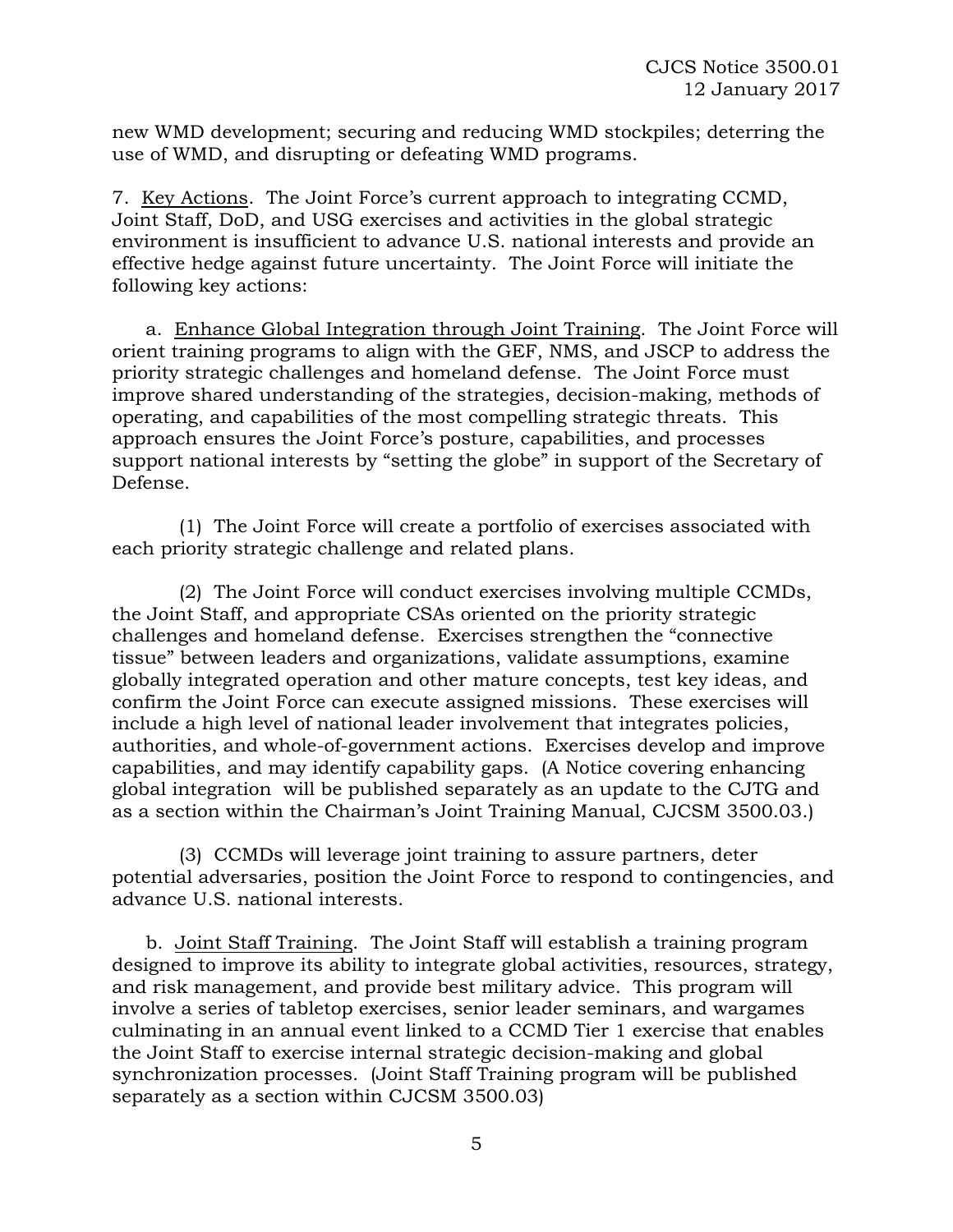c. Leader Development. We must place the highest value on developing leaders that prove adept at solving tough dynamic problems. Our methods must produce senior leaders who take the initiative, can operate globally, and can integrate joint and interagency capability across multiple domains—and do so in a state of dynamic complexity and great uncertainty. Training environments create opportunities for subordinates to increase their understanding and experience for global integrated operations and strengthens their ability to work effectively with the Joint Staff, CCMDs, Services, interagency, and Allies and partners, to address global integration/TMM threats. (Leader Development White Paper will be published separately.)

d. Resources. The Joint Training Enterprise, through the Combatant Commanders Exercise Engagement and Training Transformation program, will review our approach to balancing and resourcing training activities for the priority strategic challenges. (Resources instructions will be published separately as a section within the Chairman's Joint Training Resources for the Armed Forces of the United States Manual, CJCSM 3511.01.)

8. Conclusion. The 2017 to 2020 CJTG supports the NMS by highlighting four essential characteristics and eight required elements of joint training to prepare the Joint Force for globally integrated operations in a TMM environment. Follow-on publications on enhancing global integration through joint training, joint staff training, leader development, and resources will provide supplemental instruction to support full implementation of this guidance.

9. Releasability. UNRESTRICTED. This directive is approved for public release; distribution is unlimited on NIPRNET. Department of Defense (DoD) Components (to include the Combatant Commands), other Federal agencies, and the public, may obtain copies of this directive through the Internet from the CJCS Directives Electronic Library at: http://www.dtic.mil/cjcs\_directives. Joint Staff activities may also obtain access via the SIPR Directives Electronic Library Websites.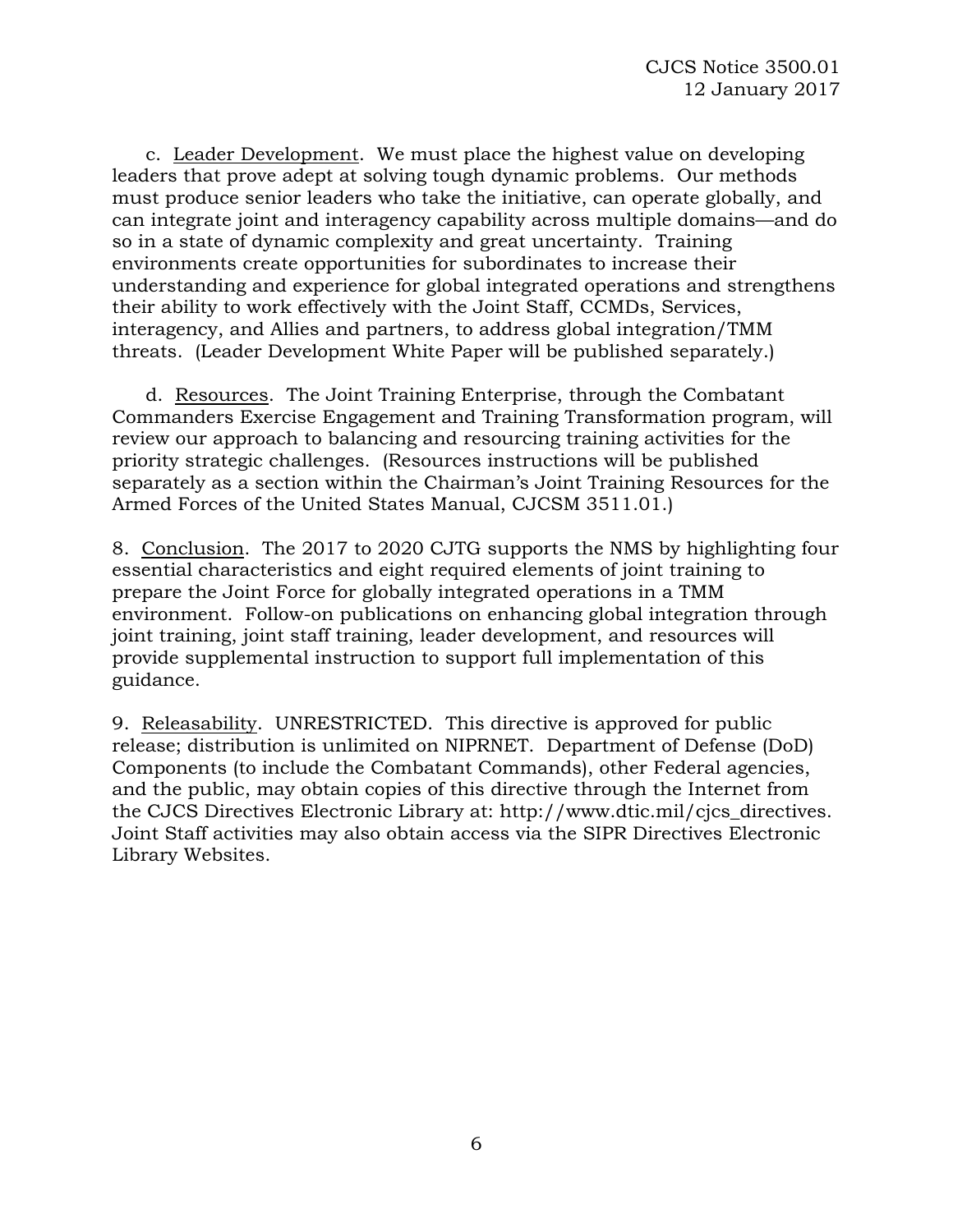**CJCS Notice 3500.01** 12 January 2017

10. Effective Date. This Notice is effective upon receipt.

 $111$ SSEPH F. DUNFORD, JR.<br>General, U.S. Marine Corps

Enclosure

 $\lambda$ 

A - References

 $\bar{a}$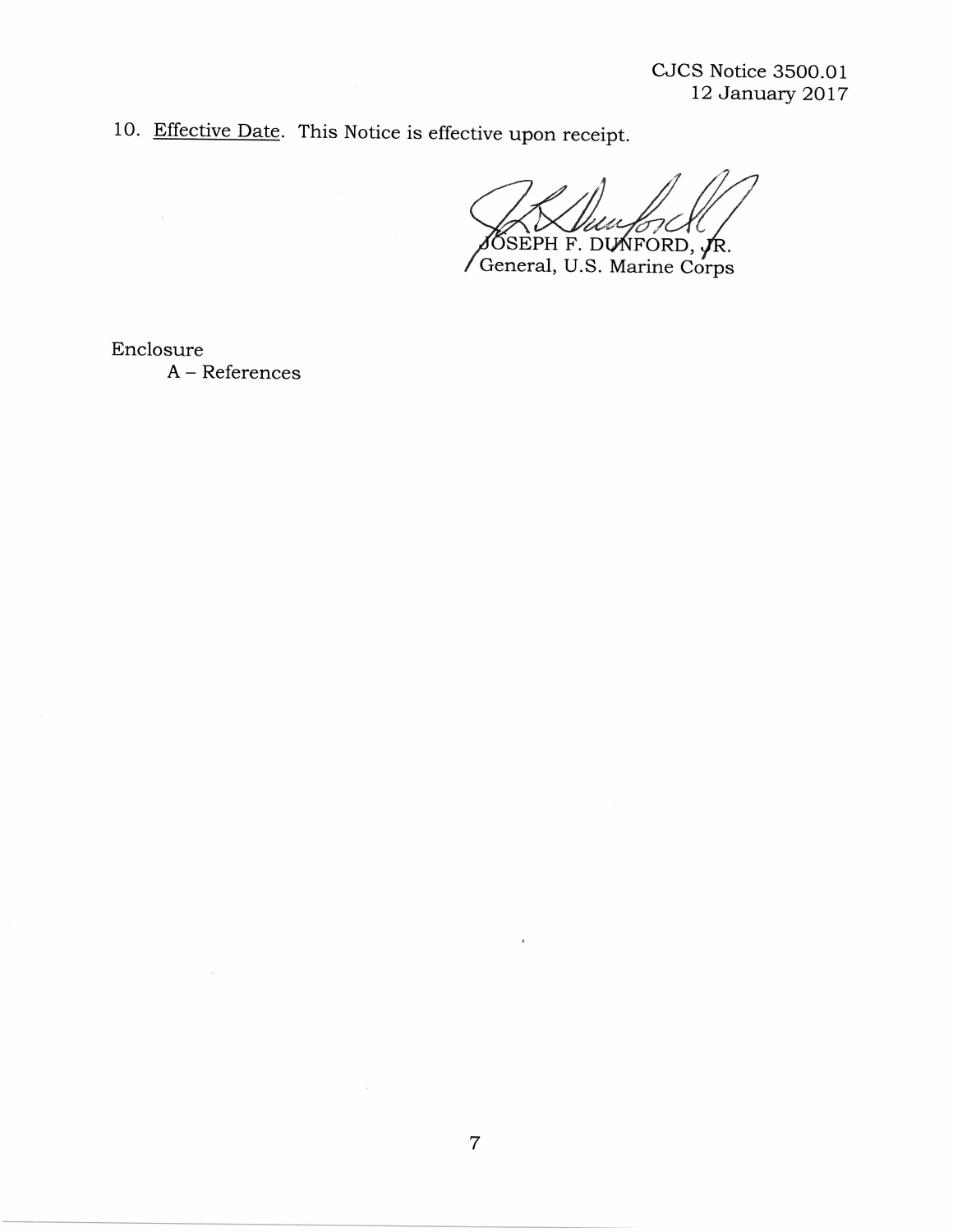## (INTENTIONALLY BLANK)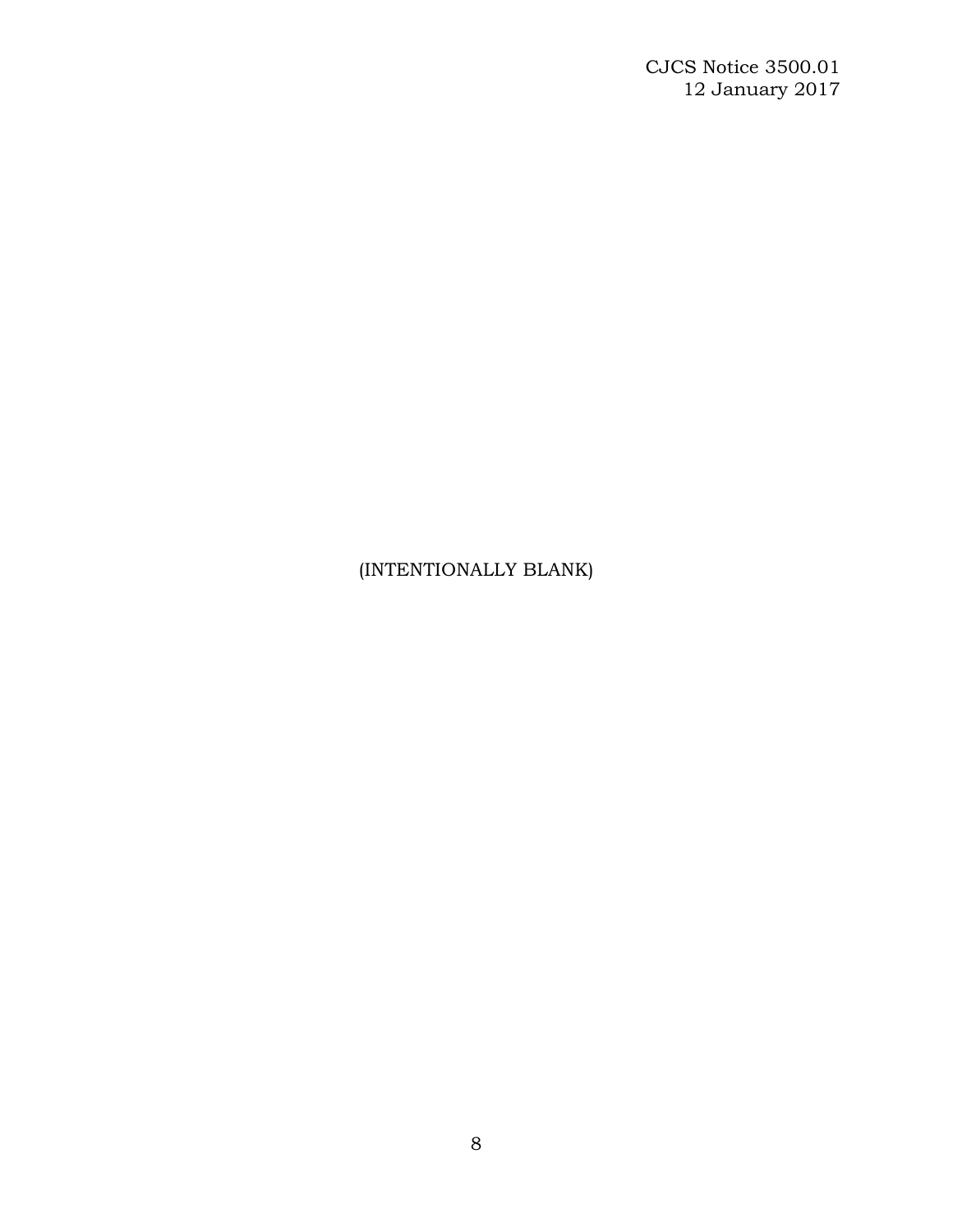## ENCLOSURE A

## REFERENCES

a. Posture Statement of General Joseph Dunford Jr., USMC, 19th Chairman of the Joint Chief of Staff, Before the 114th Congress, Senate Armed Service Committee Budget Hearing, 17 March 2016

b. Chairman of the Joint Chiefs of Staff, 2016 National Military Strategy (NMS)" November 2015-2016 (SECRET)

c. "Capstone Concept for Joint Operations: Joint Force 2030."

d. Department of Defense, 4 March 2014, Quadrennial Defense Review 2014"

e. Department of Defense, 3 February 2015, "Guidance for Employment of the Force, 2015-2017"(SECRET//NOFORN/LIMDIS)

f. Global Force Management Implementation Guidance (GFMIG) Fiscal Year 2016-2017 (SECRET)

g. "Guidance For Employment of the Force, 2015-2017"

h. CJCSM 3130.06 Series, "GFM Allocation Policies and Procedures"

i. Department of Defense, "The DoD Cyber Strategy," 17 April 2015 (SECRET//REL FVEY)

j. JP 3-12, "Cyberspace Operations," 5 February 2013

k. JP 3-13, "Information Operations," 27 November 2012, Incorporating Change 1, 20 November 2014

l. JP 2-01, "Joint and National Intelligence Support to Military Operations," 5 January 2012

m. JP 2-0, "Joint Intelligence," 22 October 2013

n. DoDD 3025.18, "Defense Support of Civil Authorities (DSCA)," 21 September 2012

o. JP 3-0, "Joint Operations," 11 August 2011

p. JP 3-05, "Special Operations," 16 July 2014